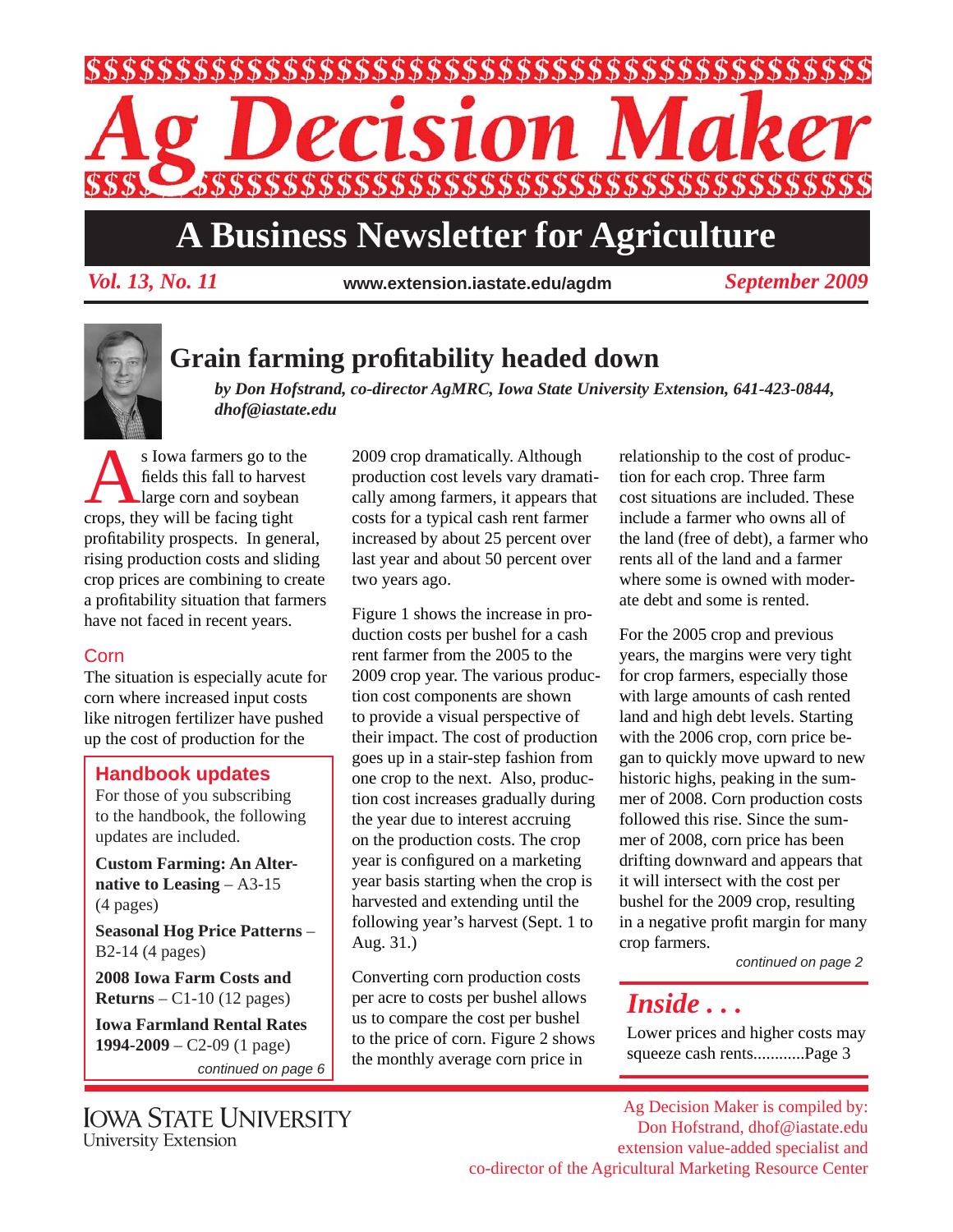### 

*Grain farming profi tability headed down, continued from page 1*

#### **Soybeans**

The situation for soybeans appears to be more positive. Figure 3 shows the increase in production costs per bushel for a cash rent farmer from the 2005 to the 2009 crop year. The various production cost components are shown to provide a visual perspective of their impact. Although costs have risen substantially, soybeans have

not been hit by high nitrogen prices.

As with corn, the 2005 crop and previous year, the margins were very tight for crop farmers, especially those with large amounts of cash rented land and high debt levels, as shown in Figure 4. Starting with the 2006 crop, soybean prices began to quickly move upward



**Figure 2. Corn Price and Production Costs (costs are net of govt. payments) (2005 crop to present)**



*Note: The cost breakeven increase for 2006 is from a reduction in government payments due to higher corn prices, not a sudden increase in corn production costs.*